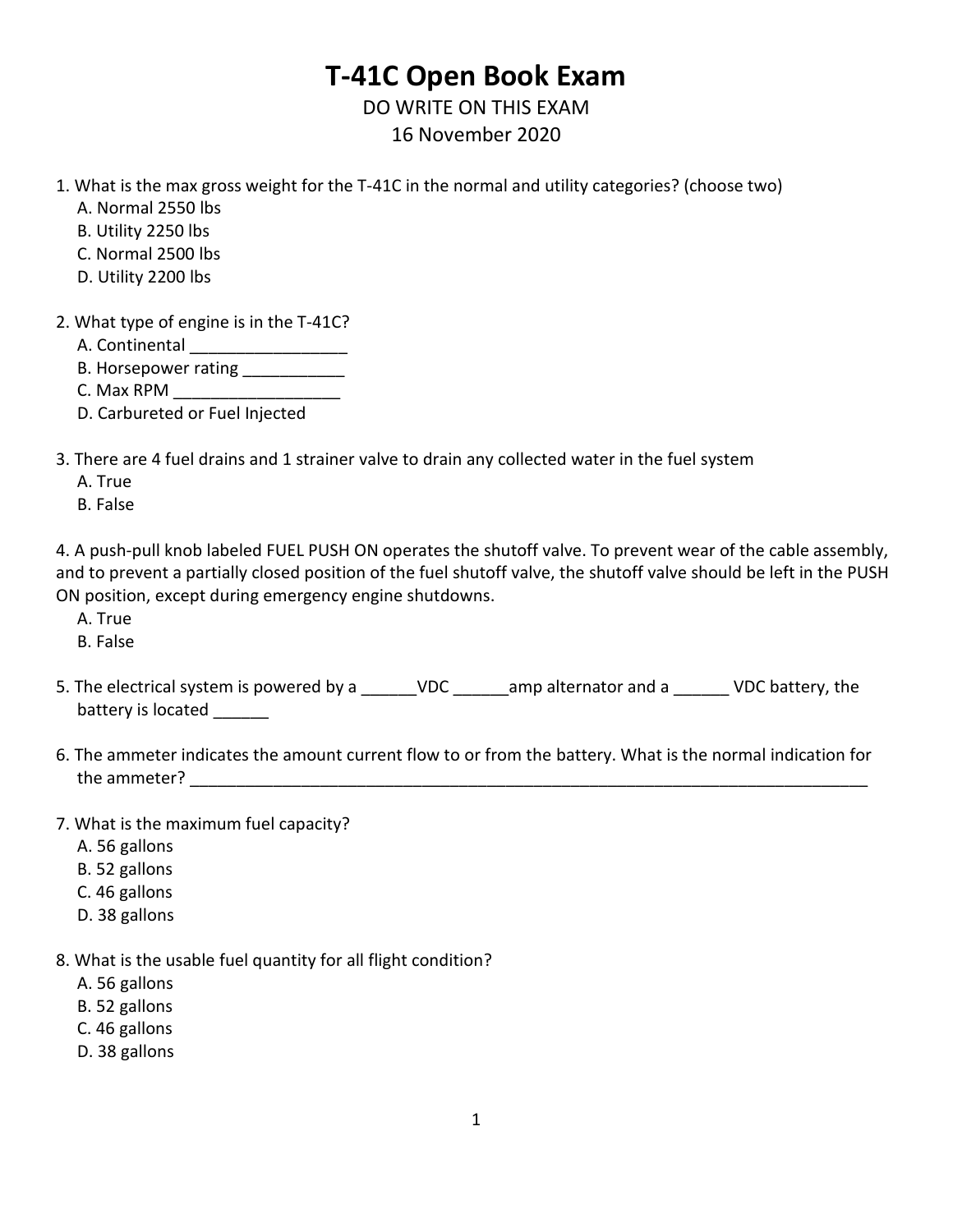9. If a circuit breaker "pops" you can reset it only once if there is no other electrical malfunction.

A. True

B. False

10. The wing flaps are \_\_\_\_\_\_ operated and can be extended to \_\_\_\_\_\_

A. Manually / 0-30

B. Manually / 0-40

- C. Electrically / 0-30
- D. Electrically / 0-40

11. An audible stall warning will occur at \_\_\_\_\_\_ to \_\_\_\_\_\_ MPH above an actual stall.

- A. 4/8
- B. 5/8
- C. 8/10
- D. 5/10

12. nose gear steering is accomplished through the use of rudder pedals.

- A True
- B. false

13. Excessive use of the landing/taxi lights, while on the ground may damage the protective lenses.

- A. True
- B. False
- 14. What is the oil sump capacity?
	- A. 6 quarts
	- B. 7 quarts
	- C. 8 quarts
	- D. 10 quarts

15. What is the minimum for a flight of less than 3hrs \_\_\_\_\_\_, more than 3hrs \_\_\_\_\_

- 16. During the runup checks what RPM is used?
	- A. 1500
	- B. 1700
	- C. 1800
	- D. 2000
- 17. During a short field takeoff what is the Vx speed used to clear obstacles \_\_\_\_\_\_, What is the Vy speed that is used if there are no obstacles

18. Short field takeoff for obstacle clearance, the flaps should be set to and best angle-of -climb speed of  $\_\_$